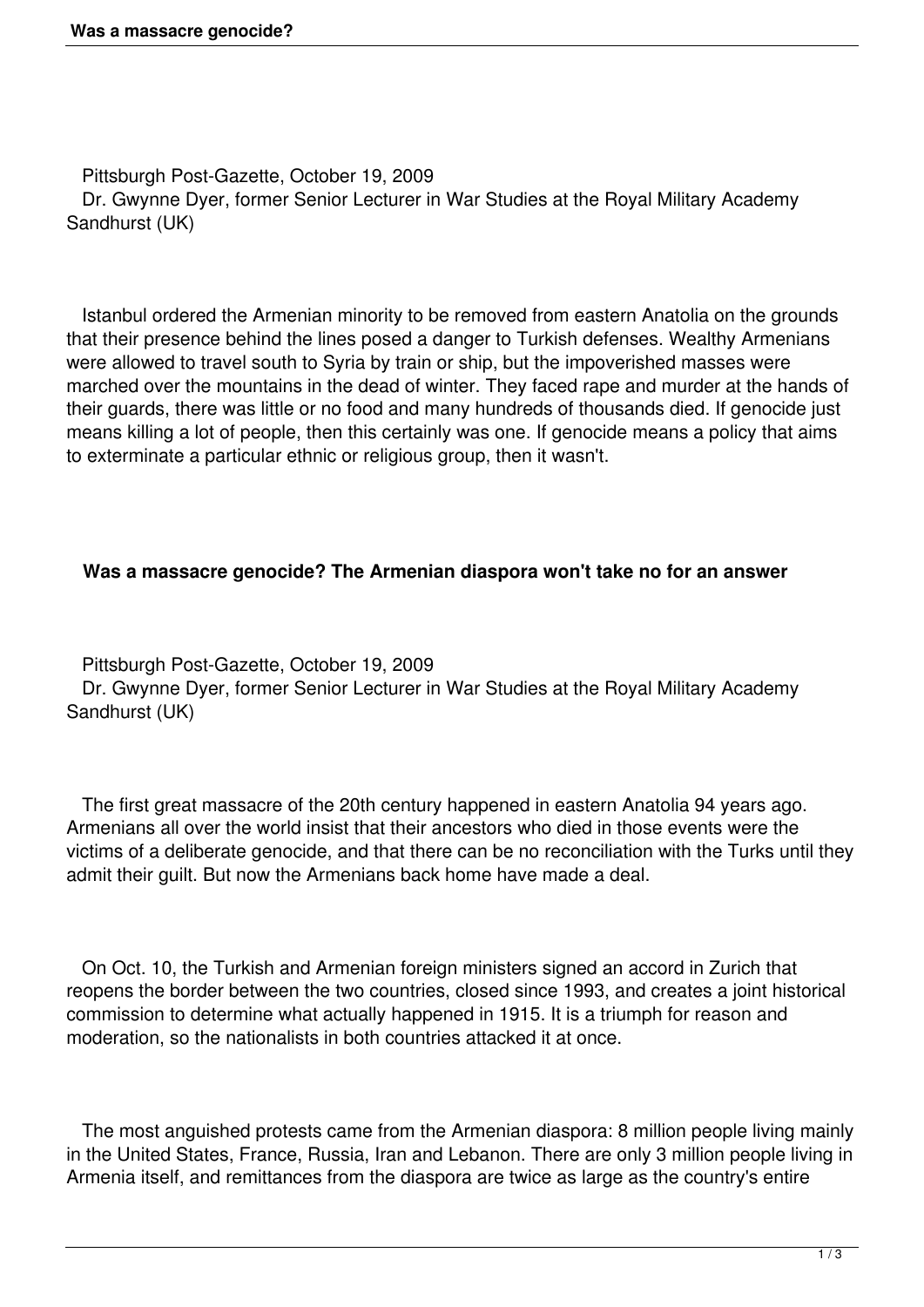budget, so the views of overseas Armenians matter.

 Unfortunately, their views are quite different from those of the people who actually live in Armenia. For Armenians abroad, making the Turks admit that they planned and carried out a genocide is supremely important. Indeed, it has become a core part of their identity.

 For most of those who are still in Armenia, getting the Turkish border re-opened is a higher priority. Their poverty and isolation are so great that a quarter of the population has emigrated since the border was closed 16 years ago, and trade with their relatively rich neighbor to the west would help to stanch the flow.

 Moreover, the agreement does not require Armenia to give back the Armenian-populated parts of Azerbaijan, its neighbor to the east. Armenia's conquest of those lands in 1992-94 was why Turkey closed the border in the first place (many Turks see the Turkic-speaking Azeris as their "little brothers"), so in practical terms Armenian President Serge Sarkisian got a very good deal.

 The communities of the diaspora, however, believe the Armenian government has sold them out on the genocide issue. Their remittances are crucial to Armenia, so Mr. Sarkisian has spent the past weeks traveling the world, trying to calm their fury. In the end, he will probably succeed, if only because they have no other homeland.

 But can any practical consideration justify abandoning the traditional Armenian demand that Turkey admit to a policy of genocide? Yes it can, because it is probably the wrong demand to be making.

 Long ago, when I was a budding historian, I got sidetracked for a while by the controversy over the massacres of 1915. I read the archival reports on British and Russian negotiations with Armenian revolutionaries after the Ottoman empire entered the First World War on the other side in early 1915. I even read the documents in the Turkish General Staff archives ordering the deportation of the Armenian population from eastern Anatolia later that year. What happened is quite clear.